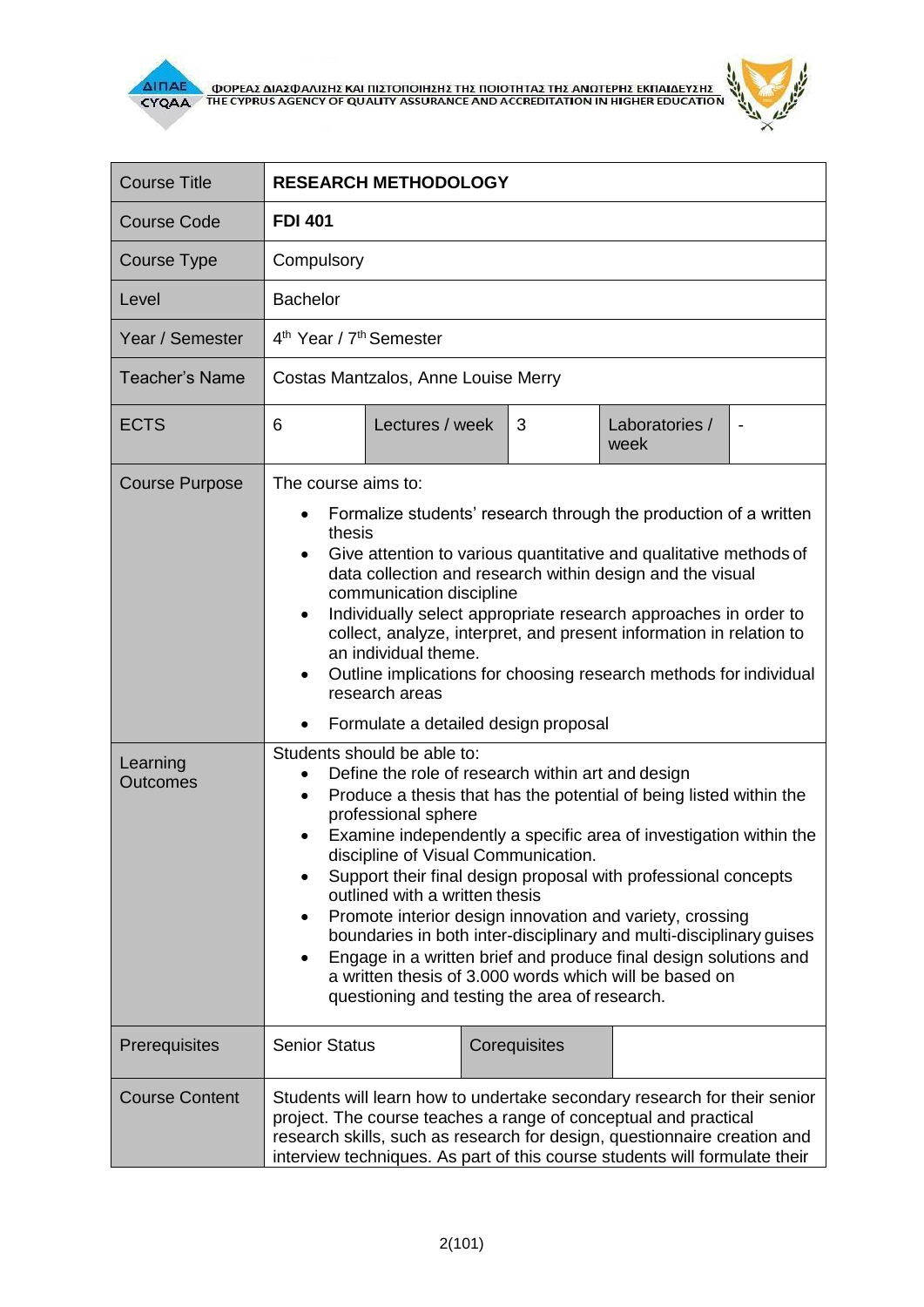| $\frac{\Sigma}{\rm ON}$ |  | Ķ |
|-------------------------|--|---|
|                         |  |   |

|                         | senior project proposals which specify their aims, objectives, research<br>methods and expected design outcomes.                                                                                                                                                                                                                                                                                                                                                                                                                                                                                                                                                                                                |  |  |  |
|-------------------------|-----------------------------------------------------------------------------------------------------------------------------------------------------------------------------------------------------------------------------------------------------------------------------------------------------------------------------------------------------------------------------------------------------------------------------------------------------------------------------------------------------------------------------------------------------------------------------------------------------------------------------------------------------------------------------------------------------------------|--|--|--|
|                         | Specifically, there will be an introduction to the following main chapters:                                                                                                                                                                                                                                                                                                                                                                                                                                                                                                                                                                                                                                     |  |  |  |
|                         | Introduction to research. Proposal Format Handout. What is<br>research? Mapping our ideas: Research Topic. Research<br>questions and goals. Ideas for a small pilot study/questions/goal.<br>Pilot study format discussion. The Art of Wring a Proposal                                                                                                                                                                                                                                                                                                                                                                                                                                                         |  |  |  |
|                         | Defining types of research: Qualitative, Quantitative and mixed<br>methods. Interviewing and Survey Research. Methods, Design &<br>Supporting Literature. Ethics and validity.                                                                                                                                                                                                                                                                                                                                                                                                                                                                                                                                  |  |  |  |
|                         | Case study and action research. Archival Research. Art practice<br>as research. Editing and crossing off Extract abstract.<br>Discussion and analysis of recent research projects. Discussion<br>and analysis of Pilot Study Draft issues. Critical and analytical<br>competencies appropriate to postgraduate level study, enabling<br>self-organization, project management and communication skills                                                                                                                                                                                                                                                                                                          |  |  |  |
|                         | Creative research. Proposal Formulation, Presentation and<br>Submission. Discourse and Network Analysis. Analyzing Data<br>and Writing up Results. Establishment of techniques of research<br>and enquiry to create and interpret knowledge. Range of<br>methods and skills appropriate to both art and design research<br>and art and design practice                                                                                                                                                                                                                                                                                                                                                          |  |  |  |
| Teaching<br>Methodology | This course includes lectures addressing the principles of design<br>research, the different types of research methods and the development<br>of new design knowledge. Additionally, there are seminars to support the<br>development of practical research skills. An art and design project will be<br>the vehicle for the student to apply their knowledge and understanding of<br>research principles into practice. In negotiation with the tutor, students<br>will agree a suitable research question related to the project and they will<br>then be expected to develop an appropriate research proposal. This will<br>be supported throughout the module by lectures, seminars and group<br>tutorials. |  |  |  |
| Bibliography            | <b>Bibliographical References:</b>                                                                                                                                                                                                                                                                                                                                                                                                                                                                                                                                                                                                                                                                              |  |  |  |
|                         | - Laurel, B (Ed)., Design Research: Methods and Perspectives.<br>Cambridge MA, MIT Press, 2003                                                                                                                                                                                                                                                                                                                                                                                                                                                                                                                                                                                                                  |  |  |  |
|                         | - Cooper and Press, The Design Experience, the role of design and<br>designers in the 21st Century, Ashgate, 2003                                                                                                                                                                                                                                                                                                                                                                                                                                                                                                                                                                                               |  |  |  |
|                         | - Karen Holtzblatt, Jessamyn Burns Wendell, Shelley Wood, Rapid<br>Contextual Design: A How-to Guide to Key Techniques for User-<br>Centered Design, Morgan Kaufmann Publishers 2004.                                                                                                                                                                                                                                                                                                                                                                                                                                                                                                                           |  |  |  |
|                         | - Lidwell, W et al, Universal Principles of Design. Rockport Publishers,<br>2003                                                                                                                                                                                                                                                                                                                                                                                                                                                                                                                                                                                                                                |  |  |  |
| Assessment              | Overall the course is evaluated as follows:                                                                                                                                                                                                                                                                                                                                                                                                                                                                                                                                                                                                                                                                     |  |  |  |
|                         | <b>Final Assessment 34%</b>                                                                                                                                                                                                                                                                                                                                                                                                                                                                                                                                                                                                                                                                                     |  |  |  |